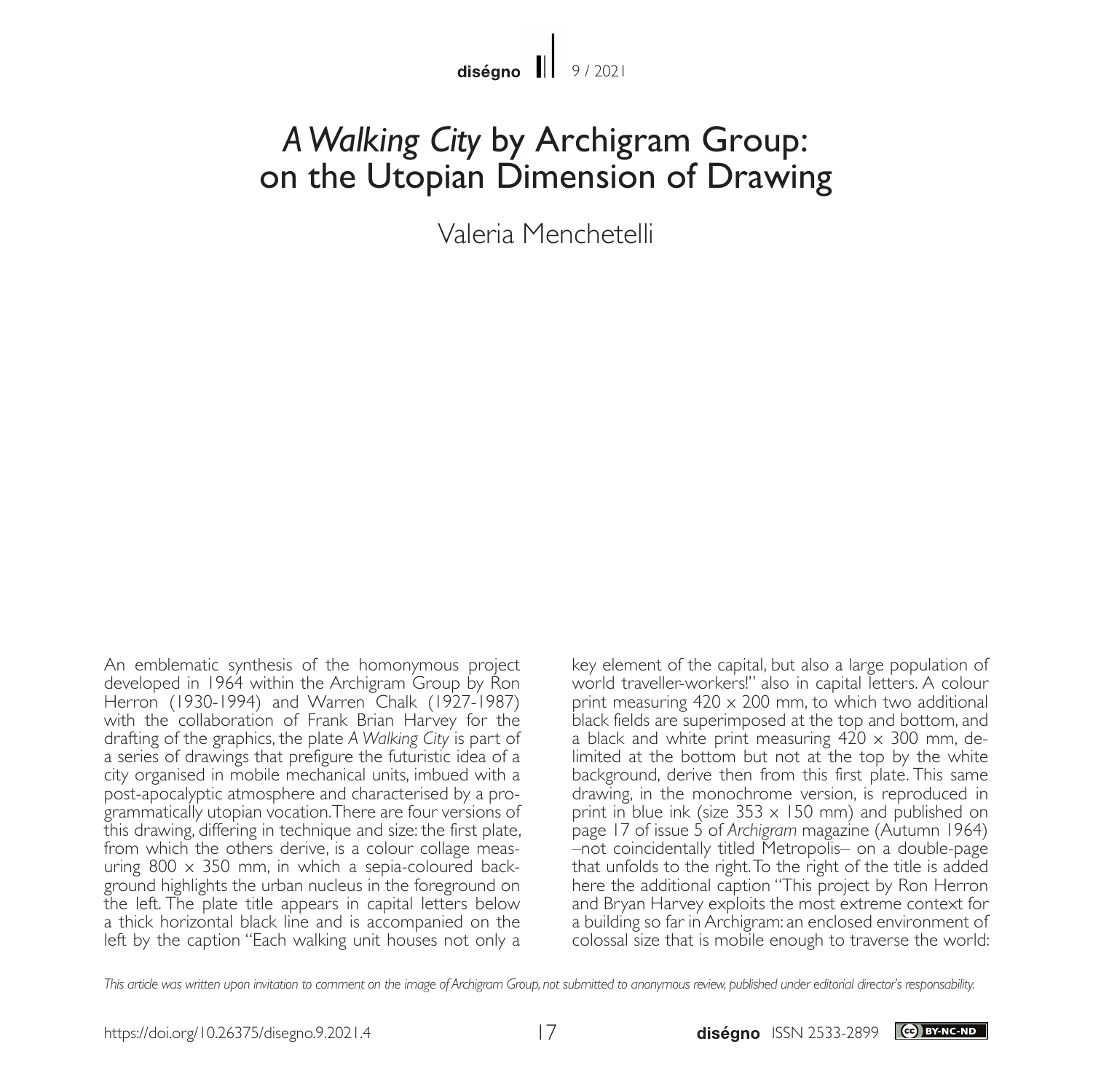a prototype for a world capital perhaps" [*The Archigram Archival Project* 2010].

The magazine, whose short editorial life (ten issues in all, distributed at irregular intervals between 1961 and 1974) corresponds to an equally intense production of visionary images, is the means of communication through which the group of designers openly declared its constitution in May 1961. The name Archigram, which the group took on only after the magazine came out, derives from the crasis of the two words architecture and telegram (or according to some, aerogram), recalling the quick, rapid and succinct communication style that announces the birth of a new event [Prestinenza Puglisi 2019, p. 375]. The first issue of the periodical is in fact composed of only two selfproduced pages, which open laconically with the words "This, the first Archigram, is a statement of the standpoint of the new Generation of Architecture" [*The Archigram Archival Project* 2010]. After this issue, the subsequent ones become more consistent and continue the progressive construction of a repertoire of urban models as utopian as they are unprecedented, embodying the reaction to the quiet and rational urbanistic approach of the English new towns: from the *Plug-in City* (1964), defined by an extensive technological infrastructure that constitutes the predisposition for the free grafting of autonomous housing cells, to the *Computer City* (1964), conceived as a network for the exchange of goods, people and information; from the *Underwater City* (1964), an immersed reticular habitat based on NASA technologies, to the *Instant City* (1968), consisting of a transportable parasitic kit capable of temporarily transforming any place into a city full of cultural events. The futuristic character of these ideas reflects in the linguistic and expressive register employed for their description, a "representative technique intrinsically linked to the meanings to be conveyed, through a graphic narrative that represents a way of staging their own vision of architecture in which the process counts more than the result" [Piscitelli 2020, pp. 3714-3716].

Originally titled *Cities: Moving*, a label that appears in some of its earliest representations, the *Walking City* project ad- heres to the overtly utopian canon that distinguishes the British collective's imaginative production, opening up a vision of a future city "in which borders and boundaries are abandoned in favour of a nomadic lifestyle among groups of people worldwide" [*The Archigram Archival Project*  2010]. Heir to the technocratic ideology expressed in previous years by Richard Buckminster Fuller and to the spirit of indeterminacy focused on in Yona Friedman's *L'architecture mobile* [Friedman 1958], the *Walking City* seems to solemnly wander in a world destroyed in the aftermath of a nuclear war [Frampton 1993, p. 332] and is condemned, directly or indirectly, by critics [Gannon 2008, p. 175]. Both Sigfried Giedion and Constantin Doxiadis "attack it for representing an 'inhuman' urban vision" [Banham 1994, p. 75], and even Peter and Alison Smithson dissociate themselves [Steiner, Landau 2000, p. 93]. However, this hostile character does not belong to Herron's project idea. In response to the comparison of the *Walking City* to a war machine made in the pages of the *International Times*, he is keen to point out that in his concept this city is "an object which moved slowly across the earth like a giant hovercraft, only using its legs as a levelling device when it settled on its site. To me, it was a rather friendlylooking machine" [Herron, in Banham 1994, p. 75]: a sort of enormous, placid technological insect, friendly and nonthreatening.

The cultural context in which the project arose is declared once again by Ron Herron, who explains its genesis in these terms: "Walking City came out of the ideas of indeterminacy prevalent in the 1960s, particularly the idea of the city as a changing entity which could respond to the inhabitants' immediate needs. I took a slightly different direction and looked at the idea of indeterminacy of place – Walking City was the result" [Herron, in Banham 1994, p. 75]. The brief, ironic and provocative essay *Owing to Lack of Interest, Tomorrow Has Been Cancelled* by Warren Chalk in the pages of *Architectural Design* [Chalk 1969] clarifies the propensity towards experimentation through new expressive media, referring to fantasy imagery and to a language typical of mass culture [Steiner, Landau 2000]. The Archigram Group adheres wholeheartedly to this language, in search of an appropriate vocabulary [Zevi 1996, p. 431]: "It isn't necessary to be dreary to make a point, or to be profound to have something to say; some of the greatest insights in the world accompany a joke. And many of the mind-blowing ideas about futures in never-never-lands have originated off the pages of comic books and science fiction picture backs. Cartoons help discover the hidden realities of life, where straighter communications may fail" [Chalk 1969]. In this model of a city that is nomadic, transitory, interchangeable, imaginative, tor is dominant [Zevi 1996, p. 431], and the search for a practical dimension seems to take a back seat. The project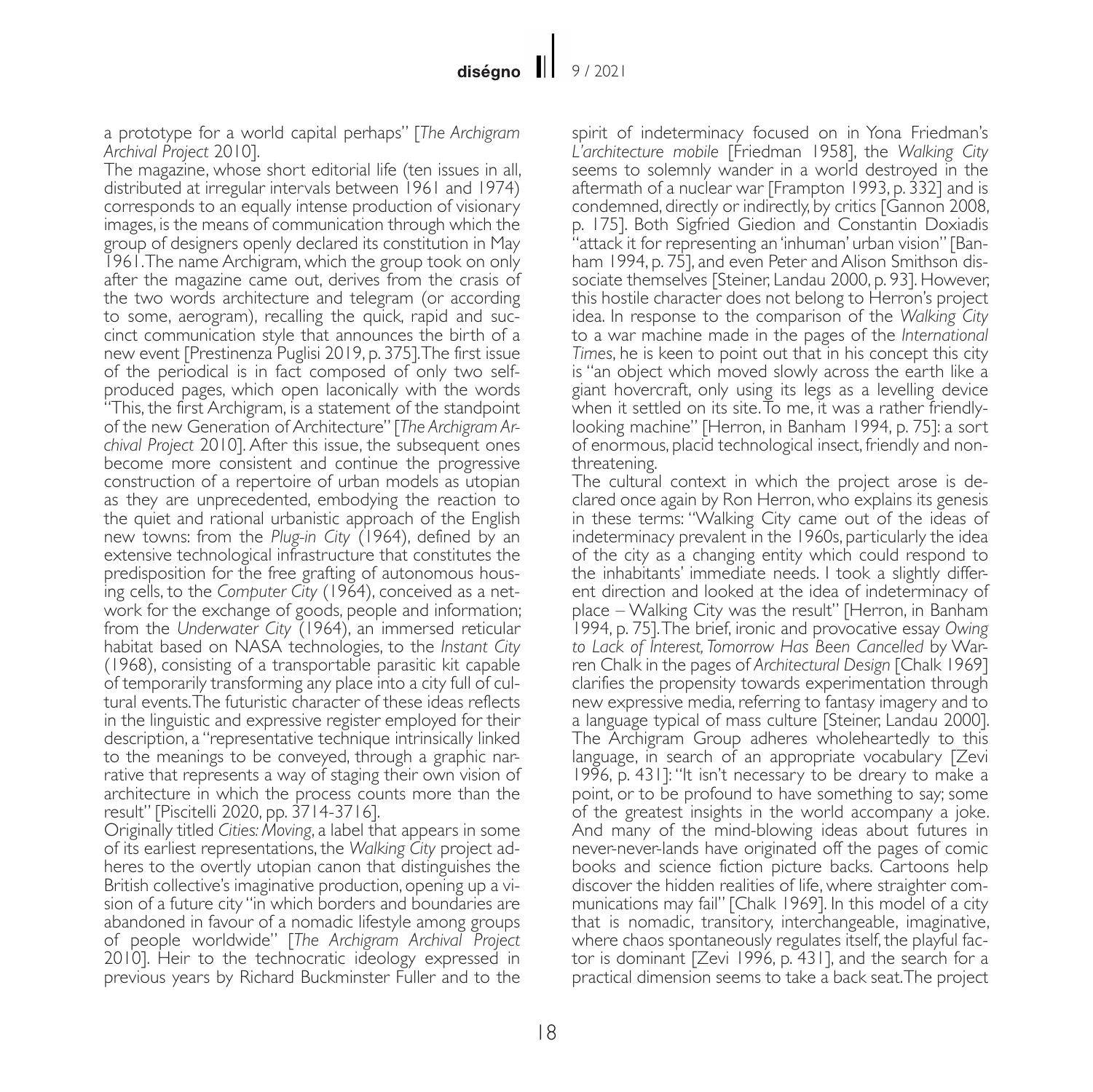drawing, a physiological *medium* between imagination and reality, becomes here pure foreshadowing, shifting the balance between design thought and actual realisation of the idea towards a clearly utopist position. As affirmed by many, utopia is the distinctive feature that best synthesises the Group's work, which is mainly interested in a figuration appropriate to the space age and […] to the apocalyptic subtexts of survival technology [Frampton 1993, p. 332]. Archigram chose clearly, indeed ostentatiously the path of utopia" [Silipo 2005], which followed without hesitation, inventing a new catalogue of declaredly theoretical ways of living: utopia is an ambiguous term, perhaps applicable in a rigorous sense only to some of the Archigram Group's scenographies [Zevi 1996, p. 433].

Despite the controversial reaction to the project and its implicit values, the image of the *Walking City* soon took on an iconic value, becoming the symbol of a theoretical position and, more generally, of an entire era. More than twenty years later, the drawing of one of the urban units appears in the poster and the cover of the exhibition catalogue *Vision der Moderne* [Klotz 1986], organised in Frankfurt at the Deutsches Architekturmuseum. The evocative power of the Archigram Group's drawings, far-sighted outcomes of their own time and at the same time precursors of certain future evolutions of urban models and architectural thought results in the ability to synthesise a utopian dimension. A dimension that always animates man's aspi- rations, populating his imagination with futuristic, visionary habitats and feeding a significant strand of future architectural research. The legacy of the Group, which broke up in the early 1970s, can be seen in the work of its successors, first and foremost the Italian groups Archizoom and Superstudio, and in general in the approach of high-tech architects. A phenomenon that remained unmatched in the years to come, so much so that, half a century after the conclusion of that experience, Peter Cook himself states in a recent interview: "I think that we have probably never again had such a creative or exotic phenomenon in our lifetimes" [Cook, in Hobson 2020].

The drawings for the *Walking City* constitute a rich series: the one announcing the project is chronologically placed in an intermediate position since it represents the result of some preliminary studies aimed at composing the final plate. The irruption of the urban machines in the heart of a future New York, where these organisms coexist with pre-existing buildings that seem to have definitively abandoned their original function, is immortalised by choosing a realistic point of view at human height, as of an observer immersed in the scene. The drawing portrays the machines as they advance from the water towards the city; in the foreground, the respective telescopic arms connect them to each other to allow the transfer of materials, as in a pipe net system *ante-litteram*, metaphorically emulating a process of mutual nourishment. The framing is intentionally composed, as evidenced by two of Herron's study drawings, the first in red marker on paper (*Walking City Sketch From Ron Herron Sketchbook*), the second in pencil and pen on tracing paper superimposed on a photo (*Preliminary Layout Sketch For The Walking City In New York*, January 1963). The drawings of the *Walking City* set in New York are diverse; in all of them, the viewer's gaze sweeps closely over the scene, sometimes the viewer is placed in a position protected by a parapet with other human figures (*'New York' Sketch From Ron Herron Sketchbook*), other times the landscape is nocturnal and the urban machines tinged with coloured lights (*Walking City, New York At Night*). Even after the presentation on the magazine pages, the project continues to be developed and drawn. There are many drawings, both coeval and subsequent, relating to the detailed study of plan, elevation and section of the individual urban machine, also destined to become an iconic synthesis image. Similarly, there are numerous scenographic settings of the *Walking City* in different conmined, such as in the desert (*Walking City In Desert*) or on the ocean (*Walking City on the Ocean*), but also in places suspended between reality and imagination (*Walking City Fantasy And Reality*), in non-anthropized landscapes (*Walking City, Mobile Capital City*), in atopic spaces (*Mobile City*, "Proposal for a nomadic city infrastructure in which urban utilities would not be tied to a specific location") or at rest (*Walking City At Rest / Night*). The project is also redesigned almost three decades later, on the occasion of the retrospective held in 1994, first at the Kunsthalle in Vienna, then at the Centre Pompidou in Paris [*Archigram* 1994] and finally, eleven years later, in Tokyo.

The imaginative power of Ron Herron's *Walking City*, with its atmosphere that still seems futuristic today, continues to inspire; many projects are based on it, not only in the field of town planning or architecture: for example, in 2011, the British digital art studio Universal Everything received an award at the *Ars Electronica* festival in Linz for a video that reiterated the title of Archigram's project, that stages the unstoppable walk of a machine with hu